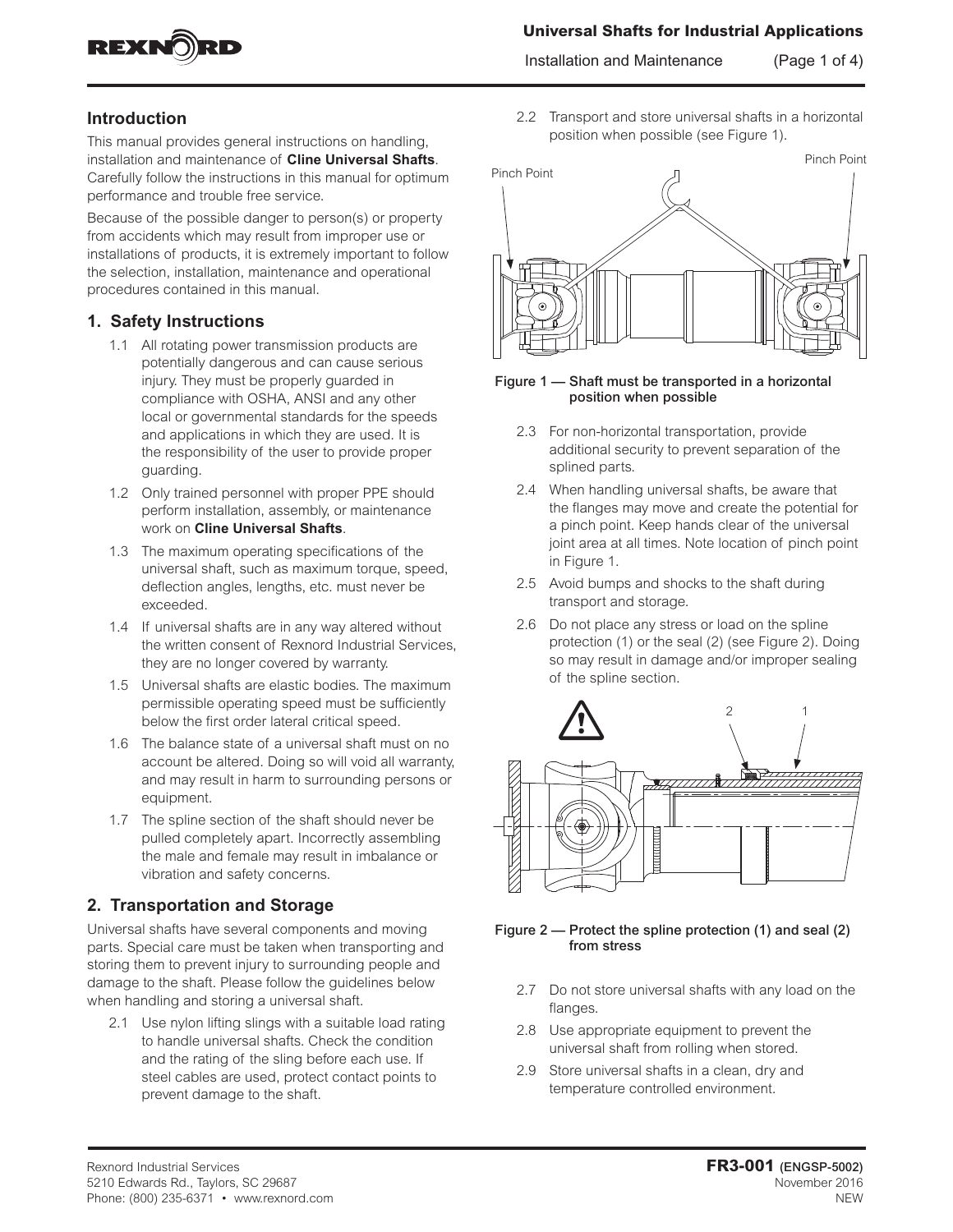(Page 2 of 4) Installation and Maintenance



2.10 Rexnord does not recommend storing drive shafts around machinery. Vibration from machinery can cause false brinelling of the bearings and reduce joint life. If shafts are stored around machinery, use precautions to eliminate the damaging effects of vibration, such as damping materials under the storage racks.

# **3. Alignment**

Proper alignment is critical to achieve smooth operation of universal shafts. The angles of the two joints (B1 and B2) must be equal within +/- 1 degree. This will ensure constant speed output to connecting equipment. Universal shafts may be setup in two configurations, Z configuration (Figure 3) or W configuration (Figure 4).



Figure 3 — Z configuration; B1 = B2

In Z configuration the flange faces are parallel to each other, and input and output shafts are offset. Joint operating angle must not exceed the limit for specific shaft series at the maximum operating speed. Contact Rexnord Industrial Services for additional assistance.



Figure 4 — W configuration; B1 = B2

In W configuration the input and output shafts are offset at a certain angle. If utilizing this configuration, the driver and driven shaft centerlines must offset in the center of the universal shaft ensuring that B1 and B2 are equal. Joint operating angle must not exceed the limit for specific shaft series at the maximum operating speed. Contact Rexnord Industrial Services for additional assistance.

Rexnord recommends universal shafts be setup to run between 2° – 3° joint angle to prolong bearing life and promote bearing oscillation.

Rexnord Industrial Service Field service teams utilize state of the art alignment equipment, specifically designed to

perform proper alignment of universal shaft applications. Contact 1-800-235-6371 for a quote.

## **4. Installation**

- 4.1 Unless otherwise specified, universal shaft hubs are manufactured for interference fit with the mating shaft. Heat hubs to 275°F (135°C) using an oven, torch, induction heater or an oil bath. To prevent damage do not heat hubs beyond a maximum temperature of 400°F (205°C). Once the hub has cooled down, make sure that it is firmly fitted on the shaft. Finish the hub installation by tightening the set screws if present.
- 4.2 Check companion hub face runout and pilot runout. Both values should be less than 0.005".
- 4.3 Inspect and clean the flange faces and the centering diameter (pilot, boss) before installation. These must be free of dust, grease, burrs, or paint to guarantee a safe connection.
- 4.4 Check position of the inboard yokes (1) relative to each other (see Figure 5). Unless otherwise specified, these must be in phase and the arrow markings (2) must be in alignment (see Figure 5). The splines are manufactured as a matching set and must not be exchanged or manipulated in any way.



Figure 5 — Shaft arrow markings must be in alignment

- 4.5 Before installation, remove any transportation hardware or brackets.
- 4.6 During installation, take care not to damage grease fittings or relief valves.
- 4.7 Rexnord recommends a fastener set consisting of:
	- 4.7.1 Hexagon bolt with partial thread similar to DIN 931. Use only metric class 10.9 or standard grade 8.
	- 4.7.2 Hexagon nut or Hexagon self-locking all metal nut (DIN980). Use only metric class 10 or standard grade 8.
	- 4.7.3 Split lock washer, if standard nuts are used in lieu of locking nuts.
- 4.8 **Do not use anti-seize on the bolts and nuts.** Anti-seize may interfere with the friction on the flange face and affect torque capacity. This could lead to slippage and cause damage to components.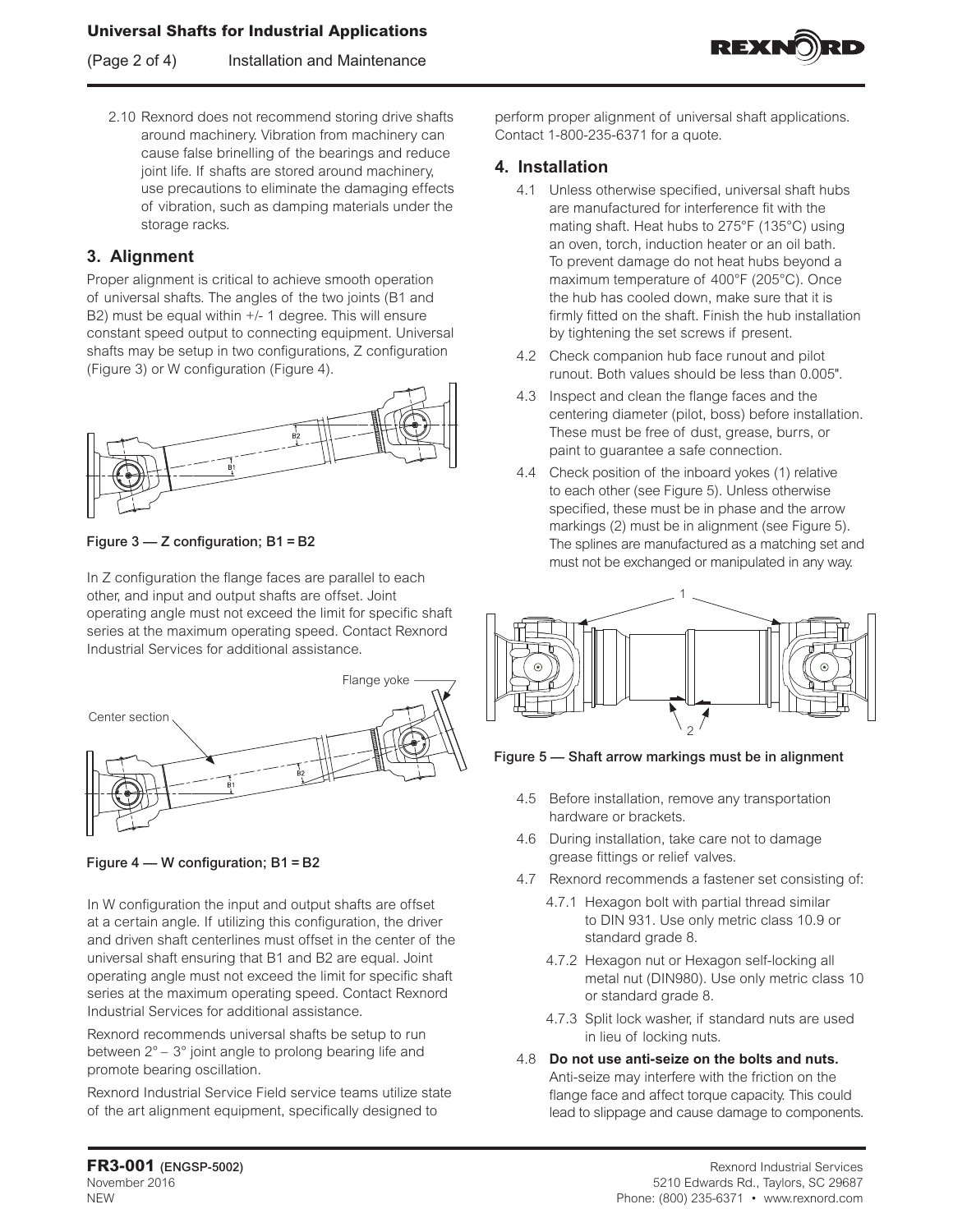# **Universal Shafts for Industrial Applications**

Installation and Maintenance (Page 3 of 4)



4.9 The fasteners should be evenly tightened with a properly calibrated torque wrench in a star pattern per Figure 6. Each fastener should be tightened to 50% on the first pass, then 75%, and finally to full torque on the third pass. Ensure pilot and face key seat properly with companion hub during tightening. Flange faces should be completely flush with each other with no gaps in the interface.



- Figure 6 Follow a star pattern to tighten fasteners to specified torque
	- 4.10 All fasteners must be tightened to the specified torque. The tightening torques given are based on a 90% utilization of the elastic limit and apply to dry or slightly oiled fasteners. Refer to the table below for tightening torque. Always utilize a new fastener set when installing a universal shaft. NEVER REUSE HARDWARE.

#### **TABLE 1 — Hardware Tightening Torque Values for Metric Friction Flange and Face Key Flange**

| <b>Bolt Size</b> | Nm   | Lb-Ft |
|------------------|------|-------|
| M <sub>8</sub>   | 35   | 26    |
| M10              | 70   | 52    |
| M12              | 120  | 89    |
| M14              | 200  | 148   |
| M16              | 300  | 221   |
| M18              | 410  | 302   |
| M20              | 600  | 443   |
| M22              | 800  | 590   |
| M24              | 1000 | 738   |
| M27              | 1500 | 1106  |
| M30              | 2000 | 1475  |

## **TABLE 2 — Hardware Tightening Torque Values for SAE Friction Flange**

| <b>Bolt Size</b> | Lb-Ft |  |
|------------------|-------|--|
| $3/8 - 24$       | 30    |  |
| $7/16 - 20$      | 50    |  |
| $1/2 - 20$       | 75    |  |
| $5/8 - 18$       | 210   |  |

- 4.11 If touchup paint is required, make sure that the shaft is fully compressed, to avoid contamination of the spline.
- 4.12 Universal shafts can be used in a temperature range between -25˚C (-13˚F) and +80˚C (+176˚F). Please contact Rexnord if the operating temperature deviates from these values.
- 4.13 **Lubricate shaft at time of installation following the guidelines provided in section 6.**

#### **5. Removal**

- 5.1 Before removal, secure the universal shaft to prevent spline separation.
- 5.2 Secure the universal shaft against falling before separating it from the companion hubs.
- 5.3 Observe the directions for transport, storage and installation of universal shafts (sections 2 and 4).

## **6. Maintenance**

- 6.1 For the re-lubrication of universal shafts, use lithium soap based grease with EP2 additives such as Exxon Mobil Unirex EP2 or equivalent. The grease shall meet or exceed requirements of DIN 51825 KP2N-20. Under no condition should grease with Molycote additives be used.
- 6.2 Clean the grease fittings prior to lubrication. This will prevent any unwanted dust, dirt or debris from entering the bearing.
- 6.3 Do not exceed maximum permissible lubricating pressure of 215 psi.
- 6.4 Lubricate and purge grease from bearing caps on all universal drive shaft bearings. Each bearing must be purged until black spent grease is no longer present. All purged grease must be cleaned up and disposed of according to customer specifications or local regulations.
- 6.5 If all bearings did not purge, unbolt the flange and move it back and forth to attempt to equalize pressure and then re-purge.
- 6.6 Check splines for looseness. This is a manual procedure and only effective in small to medium size drive shafts. Check for severe corrosion.
- 6.7 Replace any missing or damaged grease fittings including grease relief fittings if applicable.
- 6.8 Check that all bolts are torqued to specifications. Refer to section 4.9. Replace any hardware that is loose or damaged.
- 6.9 If the universal shaft is not connected on either end, then pilots, bolt holes, and flange faces should be inspected for nicks, burrs, and elongated holes.